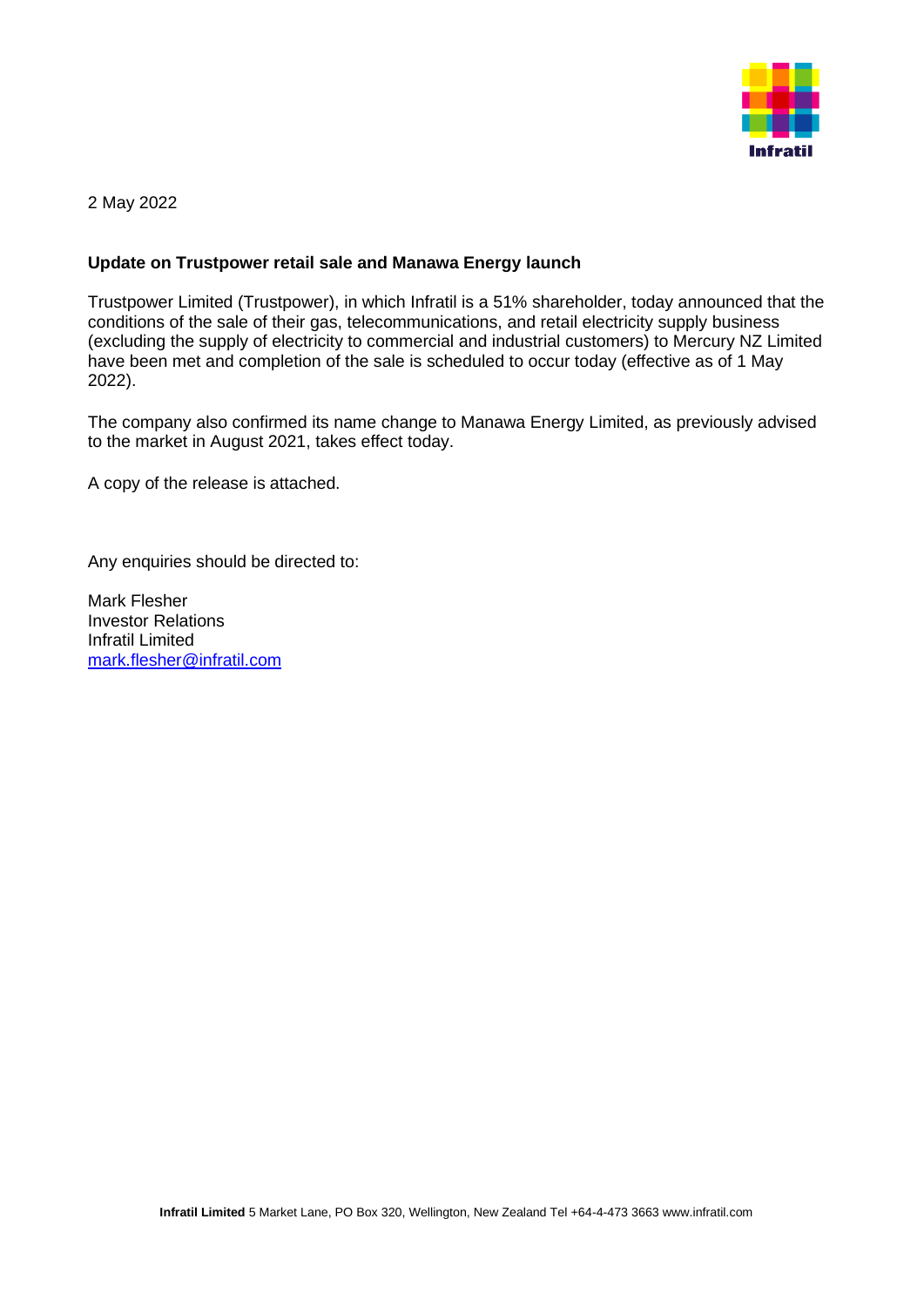

2 May 2022

# Update on retail sale and Manawa Energy launch

The conditions of the sale of Trustpower's gas, telecommunications, and retail electricity supply business (excluding the supply of electricity to commercial and industrial customers) to Mercury NZ Limited have been met and completion of the sale is scheduled to occur today (effective as of 1 May 2022).

The final sale price of \$467m is made up of an underlying price of \$426m and a \$41m payment for estimated working capital. The working capital value does not include 'accounts payable as at completion' which are retained by Trustpower. After settling all working capital balances Trustpower expects to receive net proceeds from sale between \$432m to \$442m. Note the sale and purchase agreement includes typical working capital wash-up provisions.

No further announcements will be made following completion.

The company confirms its name change to Manawa Energy Limited, as previously advised to the market in August 2021, takes effect today.

Details of Manawa Energy's strategy, capability and targets will be provided alongside our FY-22 full-year results on 16 May 2022.

Launch media release available at [www.manawaenergy.co.nz/news](http://www.manawaenergy.co.nz/news)

|              | Before 2 May 2022         | <b>From 5 May 2022</b> |
|--------------|---------------------------|------------------------|
| Company name | <b>Trustpower Limited</b> | Manawa Energy Limited  |
| Ticker code  | TPW                       | <b>MNW</b>             |
| <b>ISIN</b>  | NZTPXE0001S5              | Remains unchanged      |

## **NZX Name Change Information**

## **Other Manawa Energy Group Name Changes Effective 2 May 2022**

| Before 2 May 2022                               | <b>From 2 May 2022</b>           |
|-------------------------------------------------|----------------------------------|
| Manawa Energy Limited (formerly Hopsta Limited) | Manawa Energy Generation Limited |
| Trustpower Insurance Limited                    | Manawa Energy Insurance Limited  |
| <b>Trustpower Metering Limited</b>              | Manawa Energy Metering Limited   |

### **About Manawa Energy Ltd.**

Manawa Energy is New Zealand's largest independent\* electricity generator and renewables developer, with 26 power schemes throughout New Zealand and a total installed capacity of 498MW. Its commercial and industrial electricity business supplies around 680 customers at more than 14,000 electricity connections nationally, currently supplying ~1,250GWh per annum.

\* By independent we mean without an integrated mass market retail business